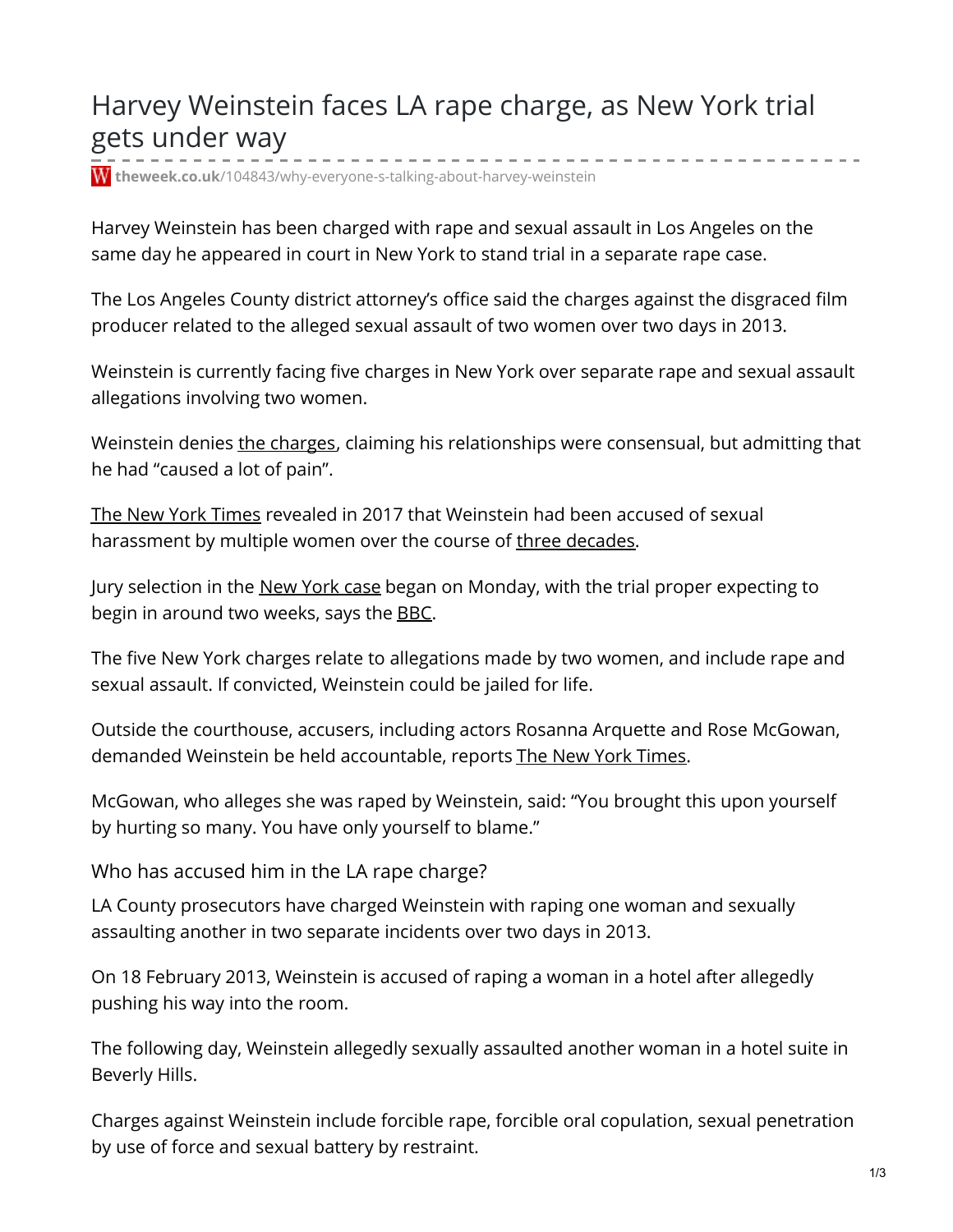"We believe the evidence will show that the defendant used his power and influence to gain access to his victims and then commit violent crimes against them," said LA County District Attorney Jackie Lacey, as [VICE](https://www.vice.com/en_us/article/v74mky/harvey-weinstein-just-got-charged-with-assaulting-2-women-in-2-days) reports.

"I want to commend the victims who have come forward and bravely recounted what happened to them," she added. "It is my hope that all victims of sexual violence find strength and healing as they move forward."

Lacey said she expected Weinstein to appear in a Los Angeles court once the trial in New York concludes, so as not "to interfere" with the New York case. Weinstein could be extradited to LA or go voluntarily, she added.

Weinstein denies all charges of non-consensual sex.

Hasn't he already agreed a \$25m settlement?

Weinstein agreed a settlement in the civil cases against him, but this is separate from the ongoing criminal proceedings.

The settlement has not yet been finalised, but has received "preliminary approval from most of the parties involved", according to the New York [Times](https://www.nytimes.com/2019/12/11/us/harvey-weinstein-settlement.html )'s Megan Twohey and Jodi Kantor, who won Pulitzer prizes for breaking the Weinstein allegations story.

The final deal would also require court approval.

The central payout of \$25m (£19m) would be shared between the plaintiffs - more than 30 female actors and ex-employees of Weinstein and his Weinstein Company film studio. Weinstein would not have to pay a cent, with the cash instead coming from insurance companies representing the Weinstein Company.

Crucially, Weinstein also would not have to admit any wrongdoing.

What was the reaction to the settlement?

News that Weinstein would not have to admit any wrongdoing nor pay any money himself triggered widespread anger.

Zoe Brock, an actor and model involved in the case, told the BBC: "I think the settlement is a joke and it signifies an absolutely broken system. I'm devastated by it, I'm appalled by it." Anti-sexual harassment campaign group Time's Up [tweeted](https://twitter.com/TIMESUPNOW/status/1204856443360276480 ): "If this is the best the survivors could get, the system is broken."

Some of the legal representatives for the plaintiffs are also unhappy with the deal, the broadcaster reports. Lawyer Douglas Wigdor said: "We reject the notion that this was the best settlement that could have been achieved."